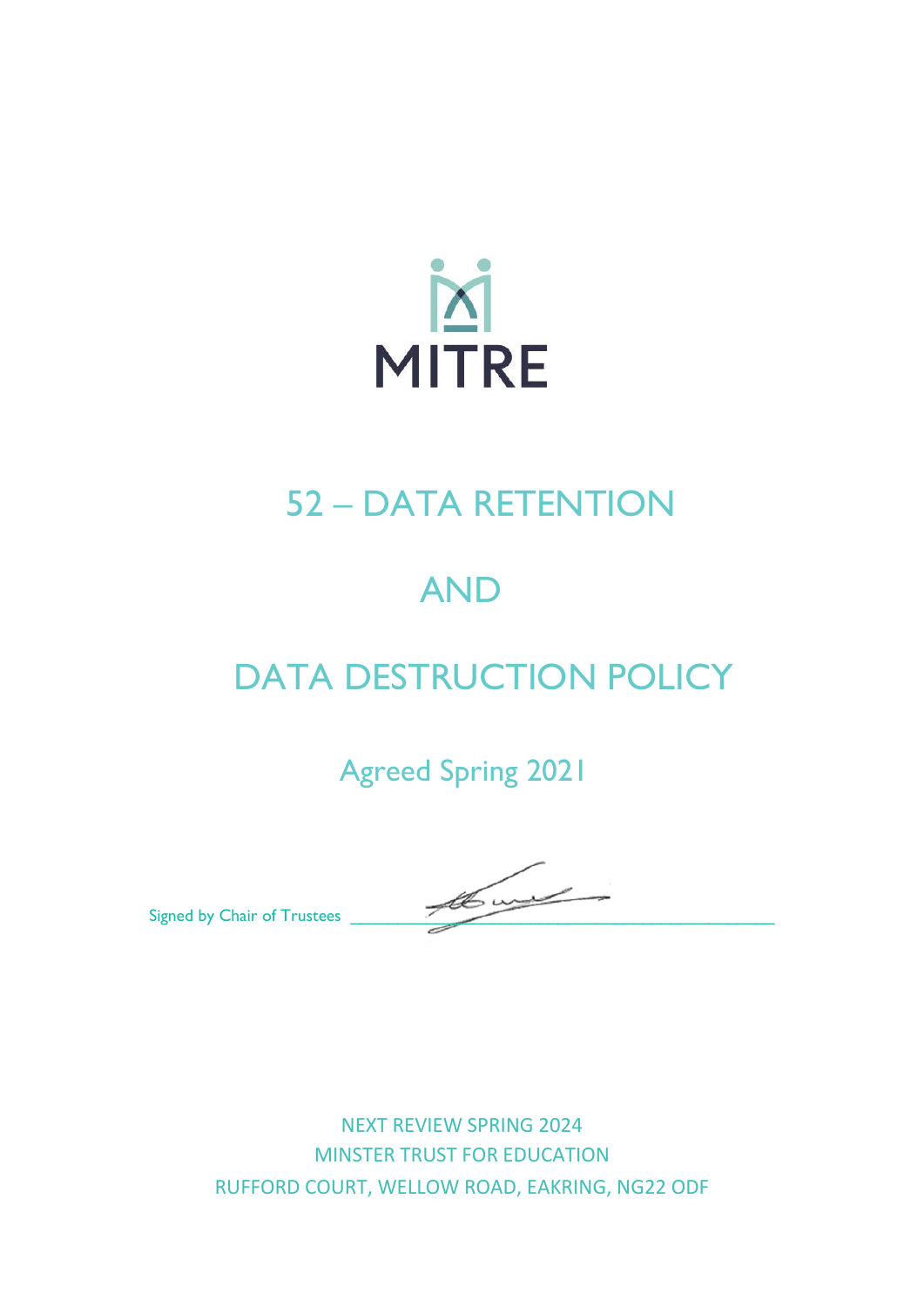#### **Data Retention Policy**

### **1. Purpose of the Policy**

Data protection law applies when schools, as data controllers are processing personal data.

The ICO is the UK's independent body set up to uphold information rights, they enforce and regulate freedom of information and data protection laws and promote good practice.

As part of the ICO's data quality principles it is a requirement that data is kept no longer than is necessary and therefore that MITRE Trust schools have an appropriate retention policy in place, and adhere to it.

The retention policy lays down the length of time which records needs to be retained and the action which should be taken when records are of no further administrative use.

### **2. Responsibilities**

Each MITRE school has a responsibility to maintain its records and record keeping systems in accordance with the regulatory environment. The Head Teacher has overall responsibility for this policy.

Individual staff must ensure that records for which they are responsible are accurate, and are maintained and disposed of in accordance with the school's records management guidelines.

Members of staff are expected to manage their current record keeping systems using the retention schedule and to take account of the different kinds of retention periods when they are creating new record keeping systems.

### **3. Scope of the Policy**

This policy applies to all records created, received or maintained by staff at the school in the course of carrying out its functions.

Records are defined as all documents which facilitate the business carried out by the school and which thereafter are retained (for a set period) to provide evidence of its transactions or activities.

The retention schedule refers to all information, regardless of the media in which they are stored.

This policy is to be read and considered in conjunction with the MITRE Data Protection Policy and other policies, legislation or regulations affecting the school.

Where this policy says that the disposal method is to 'shred' this means using a cross shredder or using a company who guarantee secure shredding of documentation.

This policy is an abbreviated version of the 'Information and Records Management Society Retention Guidelines for School', if further detail is required, please refer to: [IRMS Schools](https://irms.org.uk/page/SchoolsToolkit)  Toolkit - [Information and Records Management Society](https://irms.org.uk/page/SchoolsToolkit)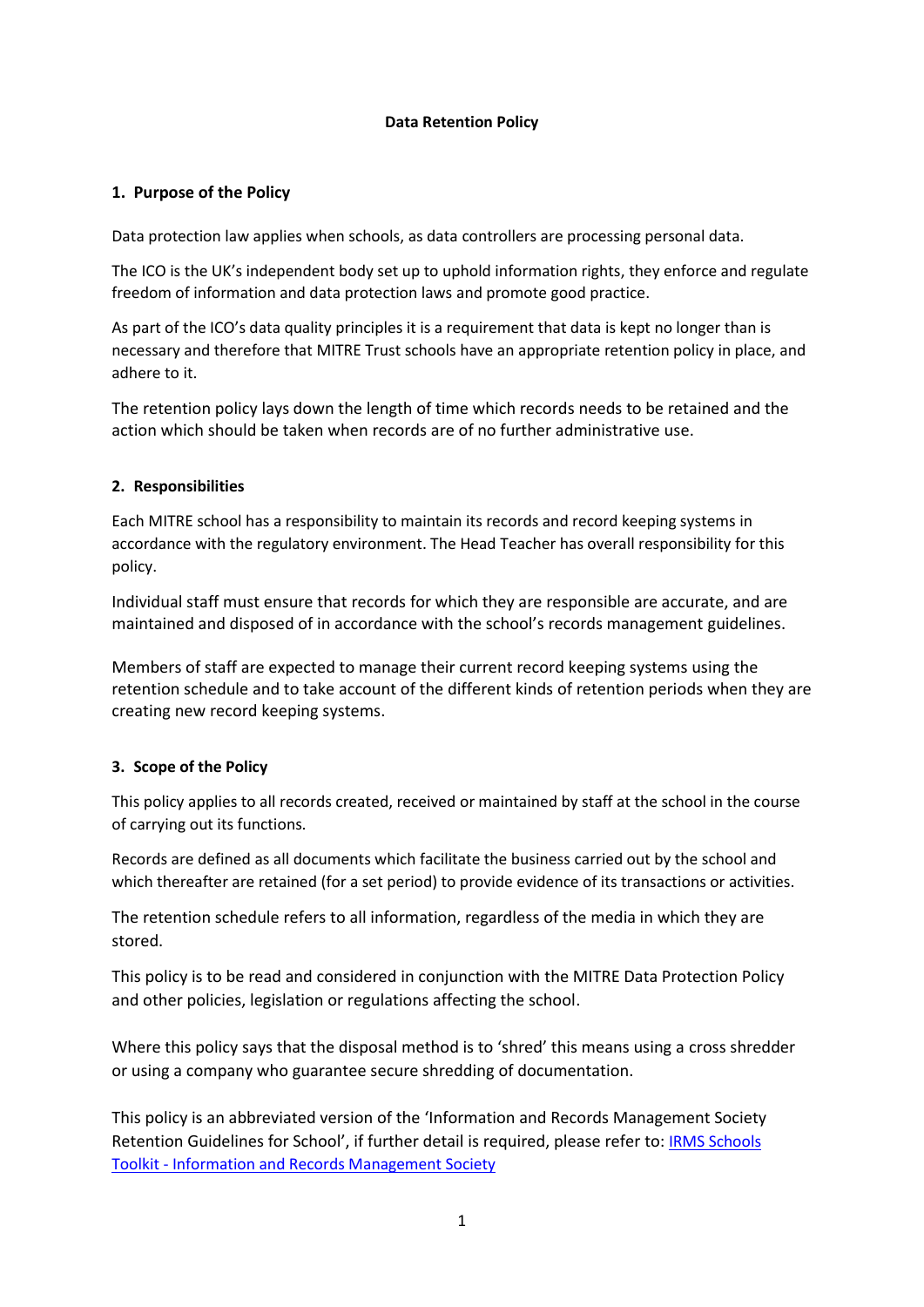#### **4. Safe disposal of records**

Where records have been identified for destruction they should be disposed of in an appropriate way.

All records containing personal information, or sensitive policy information should be shredded before disposal using a cross cut shredder. The school may also use an external provider of confidential waste disposal services. Any records containing personal data cannot be put into the dustbin or a skip.

The Freedom of Information Act 2000 requires the school to maintain a list of records which have been destroyed and who authorised their destruction.

### **5. Transfer of records to Archives**

Where records have been identified as being worthy of permanent preservation, arrangements should be made to transfer the records to archives.

### **6. Transfer of information to other media**

Where lengthy retention periods have been allocated to records, members of staff may wish to consider converting paper records to other media such as digital media. The lifespan of the media and the ability to migrate data where necessary should always be considered. Permission from the data protection officer must be obtained before converting records to digital media.

### **7. Retention guidelines**

The following retention guidelines have been determined by MITRE.

Some of the retention periods are governed by statue, others by following best practise recommendations.

Every effort has been made to ensure that these retention periods are compliant with the requirements of the Data Protection Act 1998 and the Freedom of information Act 2000 and the General Data Protection Regulations 2018.

Managing records using these retention guidelines will be deemed to be 'normal processing' under the legislation mentioned above.

If record series are to be kept for longer or shorter periods than laid out in this document than the reasons for this need to be documented.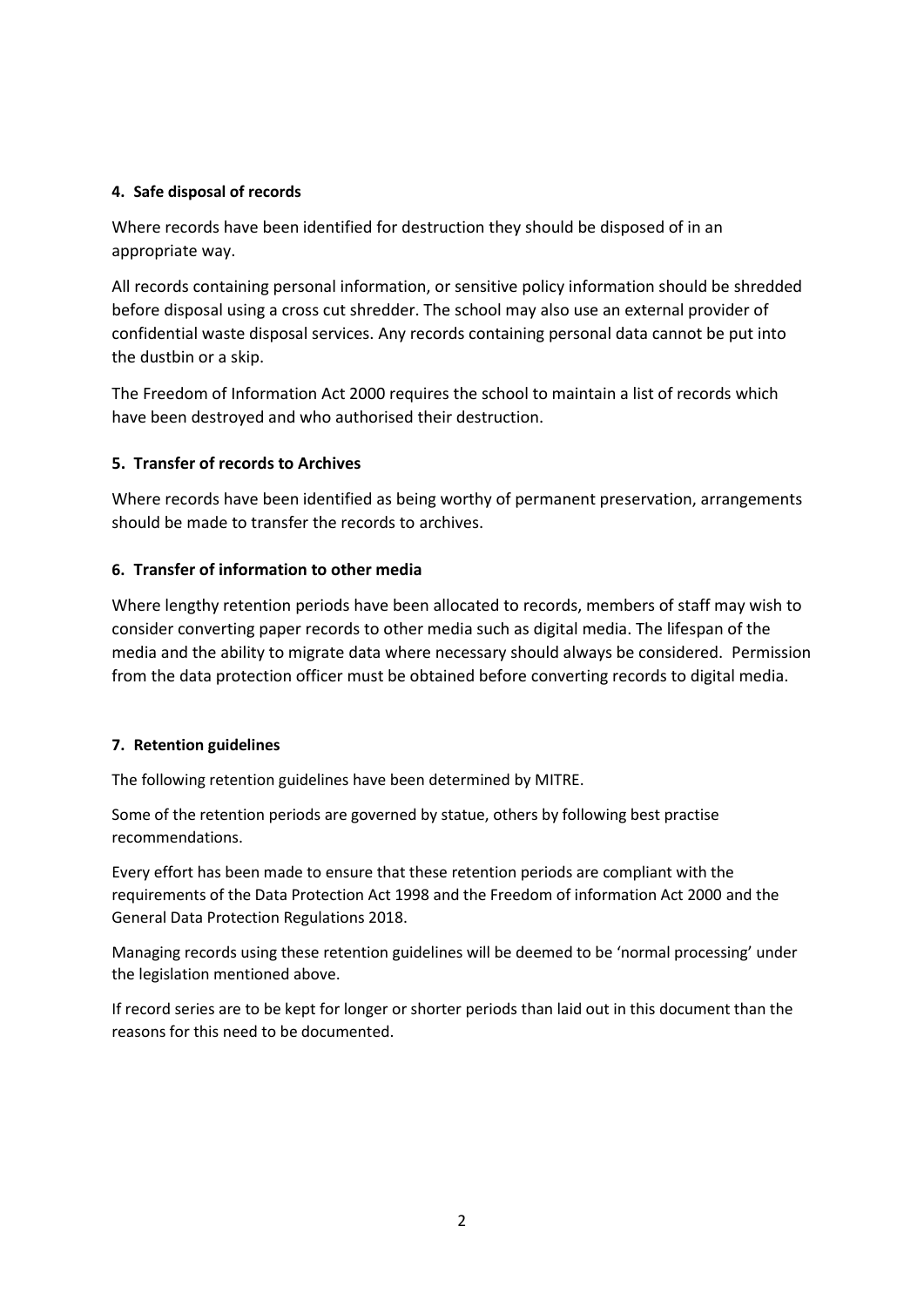| <b>Child Protection</b>                                                                                                    |                                         |                                                                                                                                                                                                                                          |                                                                                                                     |                                                               |
|----------------------------------------------------------------------------------------------------------------------------|-----------------------------------------|------------------------------------------------------------------------------------------------------------------------------------------------------------------------------------------------------------------------------------------|---------------------------------------------------------------------------------------------------------------------|---------------------------------------------------------------|
| <b>Basic file description</b>                                                                                              | <b>Data Protection</b><br><b>Issues</b> | <b>Statutory Provisions</b>                                                                                                                                                                                                              | <b>Retention Period</b>                                                                                             | Action at the end of the<br>administrative life of the record |
| <b>Child Protection files</b>                                                                                              | Yes                                     | Education Act 2002, related guidance<br>"Safeguarding Children in Education",<br>September 2004                                                                                                                                          | Date of birth $+25$ years                                                                                           | Shred                                                         |
| Allegation of a child<br>protection nature against<br>a member of staff,<br>including where the<br>allegation is unfounded | Yes                                     | <b>Employment Practices Code:</b><br>Supplementary Guidance 2.13.1<br>(Records of Disciplinary and Grievance)<br>Education Act 2002 guidance "Dealing<br>with Allegations of Abuse against<br>Teachers and Other Staff" November<br>2005 | Until the person's normal retirement age,<br>or 10 years from the date of the allegation<br>whichever is the longer | Shred                                                         |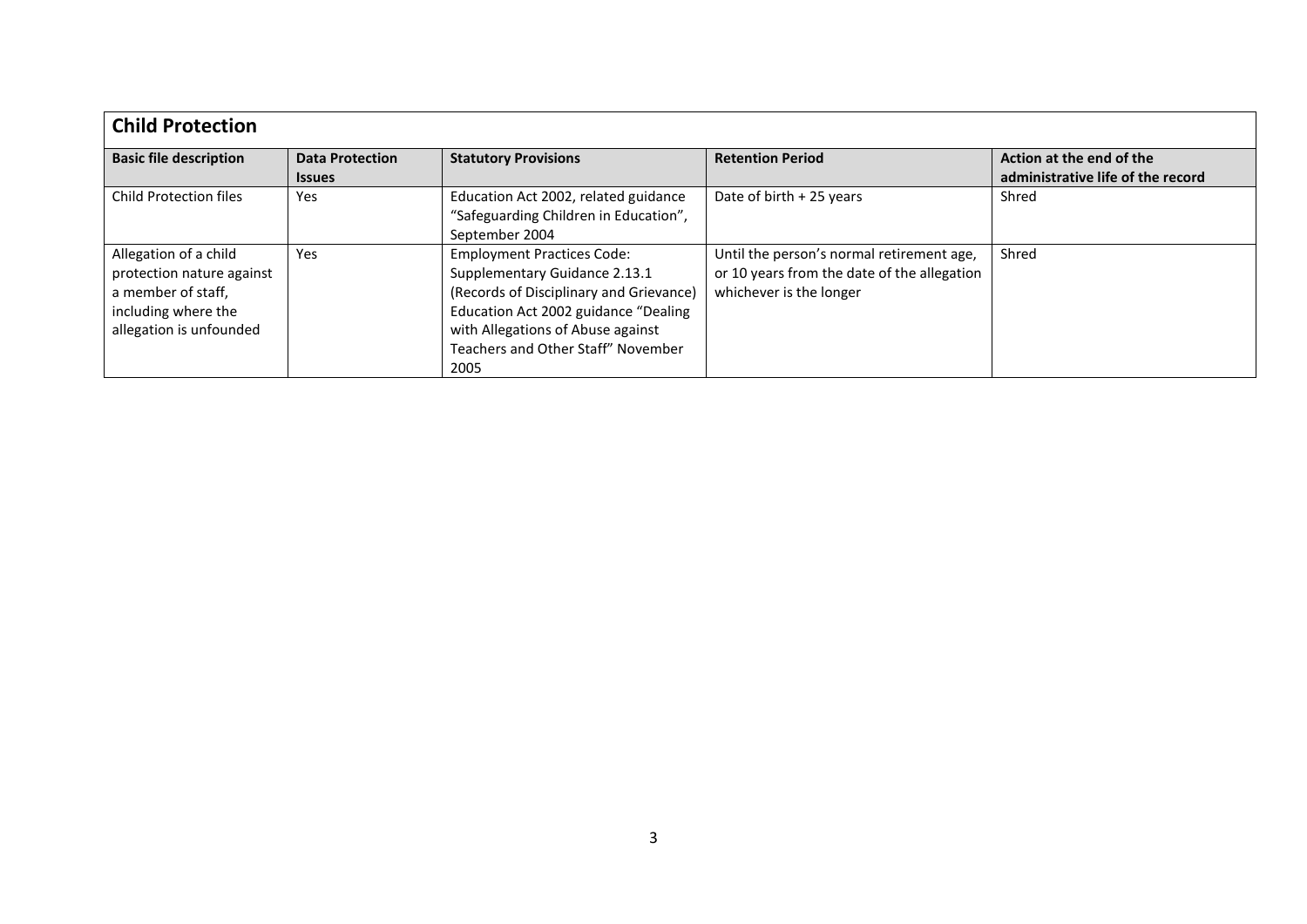| <b>Governors</b>                                                      |                                                   |                                                                                                           |                                           |                                                                                                                                               |
|-----------------------------------------------------------------------|---------------------------------------------------|-----------------------------------------------------------------------------------------------------------|-------------------------------------------|-----------------------------------------------------------------------------------------------------------------------------------------------|
| <b>Basic file description</b>                                         | <b>Data</b><br><b>Protection</b><br><b>Issues</b> | <b>Statutory Provisions</b>                                                                               | <b>Retention Period</b>                   | Action at the end of the administrative<br>life of the record                                                                                 |
| Principal set Minutes (signed)                                        | No                                                |                                                                                                           | Permanent                                 | Retain a physical copy in school for 6<br>years from date of meeting                                                                          |
| Minutes - Inspection copies                                           | <b>No</b>                                         |                                                                                                           | Date of meeting + 3 years                 | Shred                                                                                                                                         |
| Reports                                                               | No                                                |                                                                                                           | Date of report $+6$ years                 | Retain in school for 6 years from date of<br>meeting                                                                                          |
| Annual Parents' meeting papers                                        | <b>No</b>                                         |                                                                                                           | Date of meeting + 6 years                 | Retain in school for 6 years from date of<br>meeting                                                                                          |
| Instruments of Government                                             | No                                                |                                                                                                           | Permanent                                 | Retain in school whilst school is open                                                                                                        |
| <b>Action Plans</b>                                                   | No                                                |                                                                                                           | Date of action plan + 3 years             | <b>SHRED</b>                                                                                                                                  |
| Policy documents                                                      | No                                                |                                                                                                           | Expiry of policy                          | Retain in school whilst policy is<br>operational                                                                                              |
| Complaints files                                                      | <b>Yes</b>                                        |                                                                                                           | Date of resolution of complaint + 7 years | Retain in school for the first seven years<br>Review for further retention in the case<br>of contentious disputes<br>SHRED routine complaints |
| Annual Reports required by the<br>Department for Education and Skills | <b>No</b>                                         | <b>Education (Governors' Annual</b><br>Reports) (England) (Amendment)<br>Regulations 2002.SI 2002 No 1171 | Date of report + 10 years                 | Retain in school for 10 years from date<br>of report                                                                                          |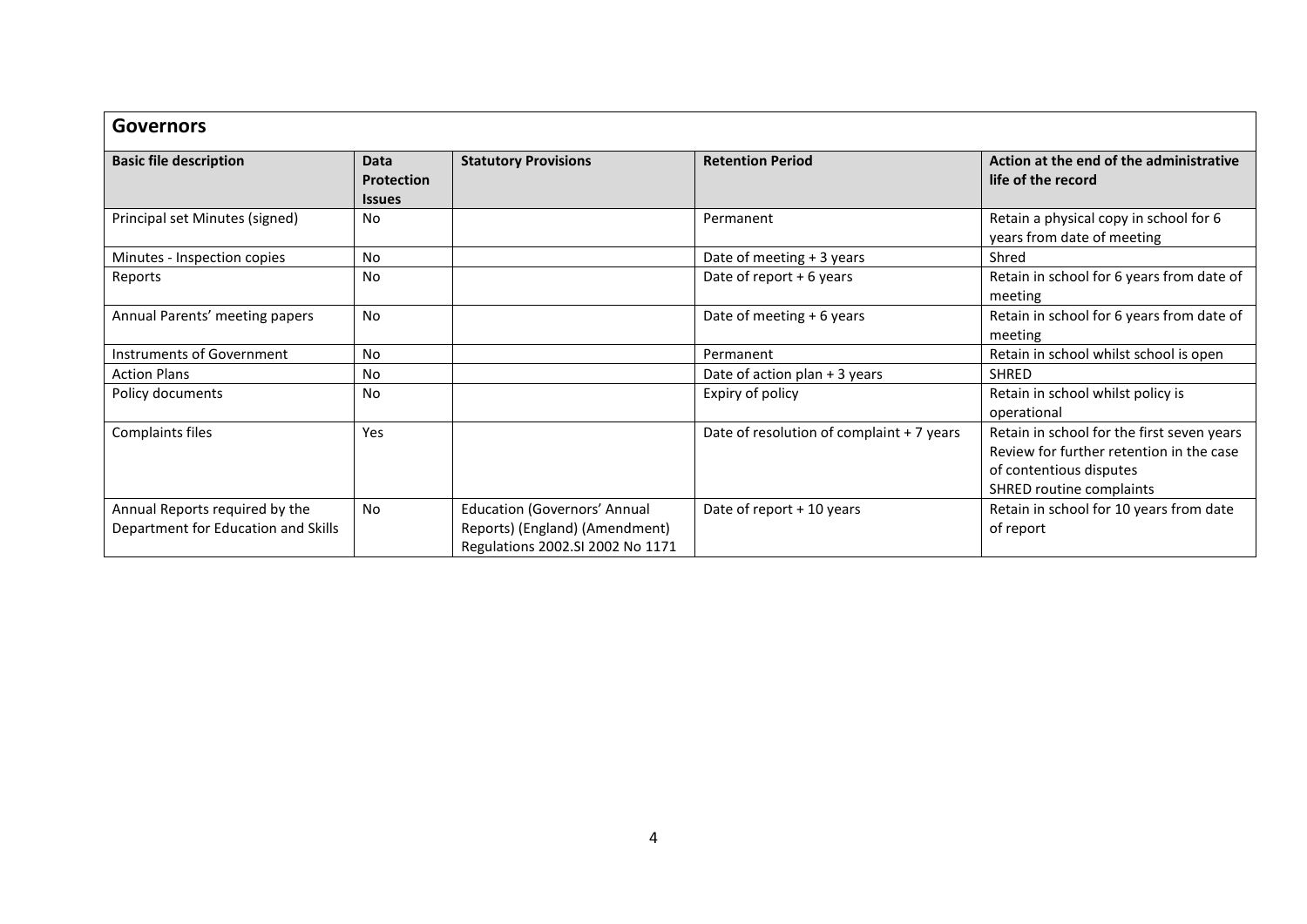| <b>Management</b>                                                                                                                                     |                                                   |                             |                                  |                                                               |
|-------------------------------------------------------------------------------------------------------------------------------------------------------|---------------------------------------------------|-----------------------------|----------------------------------|---------------------------------------------------------------|
| <b>Basic file description</b>                                                                                                                         | <b>Data</b><br><b>Protection</b><br><b>Issues</b> | <b>Statutory Provisions</b> | <b>Retention Period</b>          | Action at the end of the<br>administrative life of the record |
| Minutes of the Senior Management<br>Team and other internal administrative<br>bodies                                                                  | Yes                                               |                             | Date of meeting + 5 years        | Retain in the school for 5 years from<br>meeting              |
| Reports made by the head teacher or<br>the management team                                                                                            | Yes                                               |                             | Date of report + 3 years         | Retain in the school for 3 years from<br>meeting              |
| Records created by head teachers,<br>deputy head teachers, heads of year<br>and other members of staff with<br>administrative responsibilities        | Yes                                               |                             | Closure of file $+6$ years       | SHRED                                                         |
| Correspondence created by head<br>teachers, deputy head teachers, heads<br>of year and other members of staff with<br>administrative responsibilities | <b>No</b>                                         |                             | Date of correspondence + 3 years | <b>SHRED</b>                                                  |
| Professional development plans                                                                                                                        | Yes                                               |                             | Closure $+6$ years               | <b>SHRED</b>                                                  |
| School development plans                                                                                                                              | Yes                                               |                             | Closure $+6$ years               | Review the need to retain/SHRED                               |
| Admissions - if the admission is<br>successful                                                                                                        | Yes                                               |                             | Admission + 1 year               | <b>SHRED</b>                                                  |
| Admissions - if the appeal is<br>unsuccessful                                                                                                         | Yes                                               |                             | Resolution of case + 1 year      | <b>SHRED</b>                                                  |
| Admissions - Secondary Schools -<br>Casual                                                                                                            | Yes                                               |                             | Current year + 1 year            | <b>SHRED</b>                                                  |
| Proof of address supplied by parents as<br>part of the admissions process                                                                             | Yes                                               |                             | Current year + 1 year            | <b>SHRED</b>                                                  |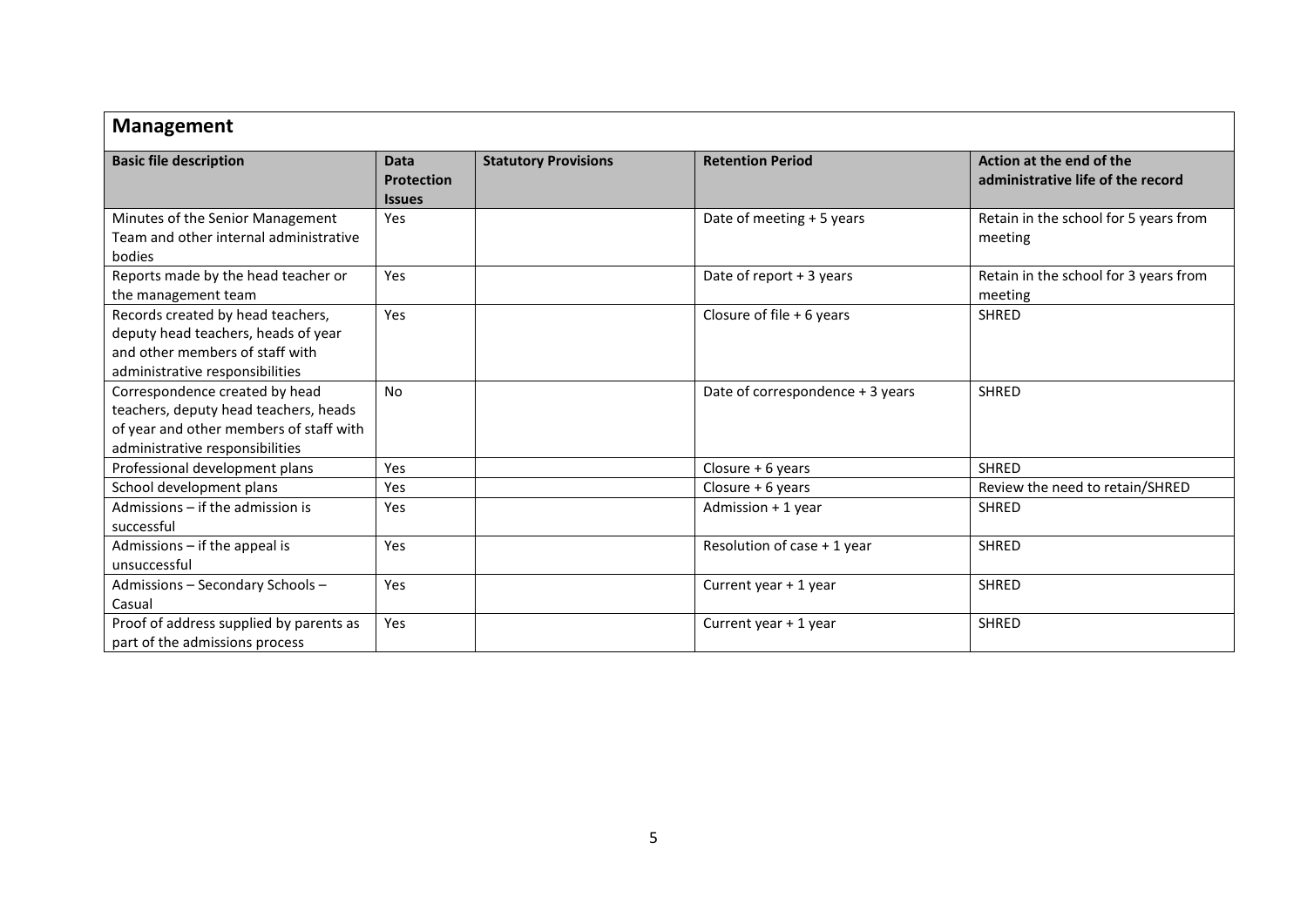| <b>Pupils</b>                                                              |                                            |                             |                                                         |                                                                      |
|----------------------------------------------------------------------------|--------------------------------------------|-----------------------------|---------------------------------------------------------|----------------------------------------------------------------------|
| <b>Basic file description</b>                                              | Data<br><b>Protection</b><br><b>Issues</b> | <b>Statutory Provisions</b> | <b>Retention Period</b>                                 | Action at the end of the<br>administrative life of the record        |
| <b>Admission Registers</b>                                                 | Yes                                        |                             | Date of last entry in the book (or file) + $6$<br>years | Retain in the school for 6 years from<br>the date of the last entry. |
| Attendance registers                                                       | Yes                                        |                             | Date of register $+3$ years                             | <b>SHRED</b>                                                         |
| <b>Pupil Files Secondary Schools</b>                                       |                                            | Limitation Act 1980         | DOB of the pupil + 25 years                             | <b>SHRED</b>                                                         |
| Special Educational Needs files, reviews<br>and Individual Education Plans | Yes                                        |                             | DOB of the pupil + 25 years                             | <b>SHRED</b>                                                         |
| Absence records                                                            | No                                         |                             | Date of absence + 2 years                               | <b>SHRED</b>                                                         |
| <b>Examination Results for Public</b><br>Examination                       | <b>No</b>                                  |                             | Year of examinations + 6 years                          | <b>SHRED</b>                                                         |
| <b>Examination Results for Internal</b><br>Examinations                    | Yes                                        |                             | Current year + 5 years                                  | <b>SHRED</b>                                                         |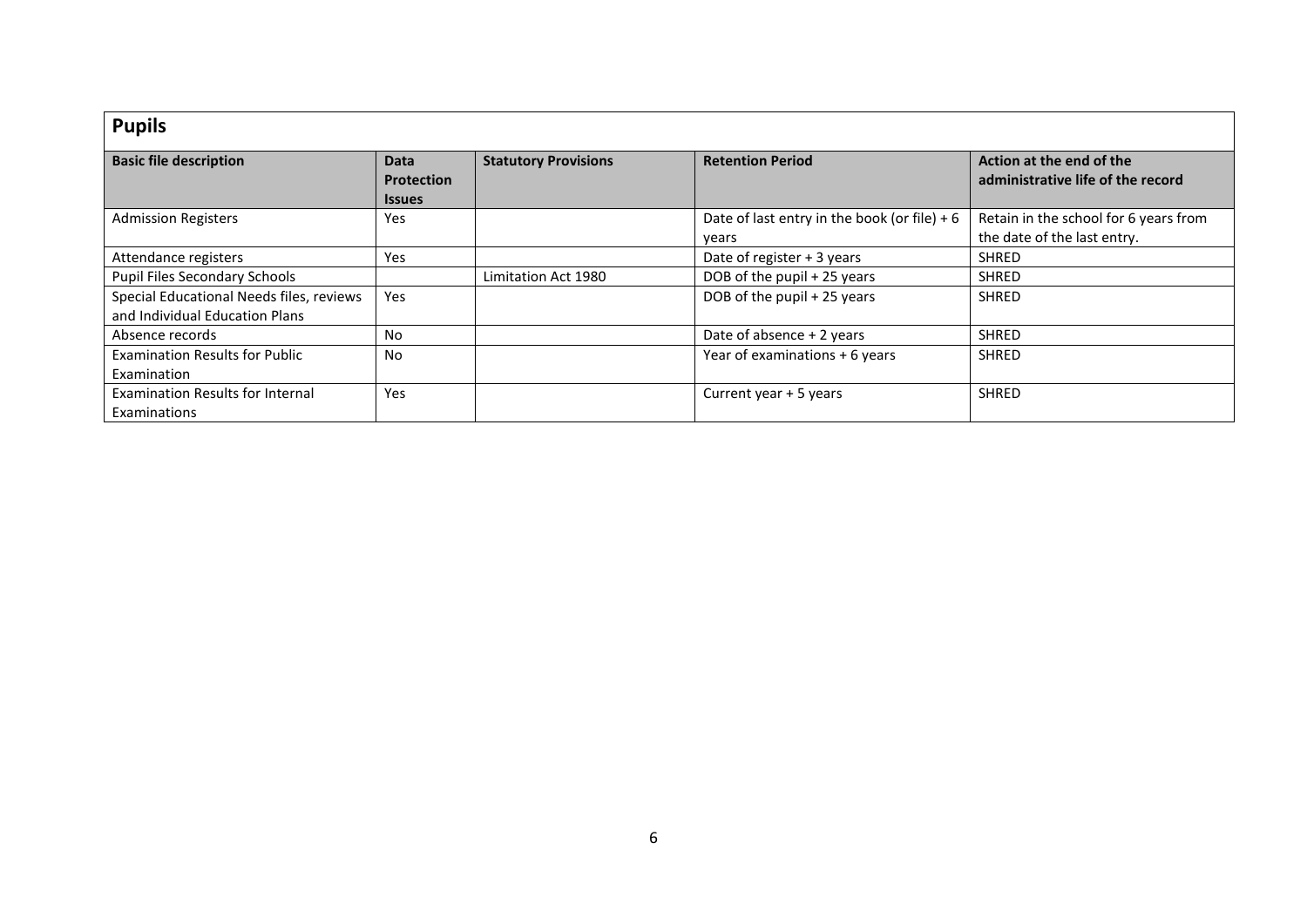| <b>Pupils</b>                                                                                                                       |                                                   |                                                                                     |                                                                                                                                                                                               |                                                                                            |
|-------------------------------------------------------------------------------------------------------------------------------------|---------------------------------------------------|-------------------------------------------------------------------------------------|-----------------------------------------------------------------------------------------------------------------------------------------------------------------------------------------------|--------------------------------------------------------------------------------------------|
| <b>Basic file description</b>                                                                                                       | <b>Data</b><br><b>Protection</b><br><b>Issues</b> | <b>Statutory Provisions</b>                                                         | <b>Retention Period</b>                                                                                                                                                                       | Action at the end of the<br>administrative life of the<br>record                           |
| Any other records created in the course<br>of contact with pupils                                                                   | Yes/No                                            |                                                                                     | Current year + 3 years                                                                                                                                                                        | Review at the end of 3 years<br>and either allocate a further<br>retention period or SHRED |
| Statement maintained under The<br>Education Act 1996 - Section 324                                                                  | Yes                                               | SEN and Disability Act 2001<br>Section 1                                            | $DOB + 30 years$                                                                                                                                                                              | SHRED unless legal action is<br>pending                                                    |
| Proposed statement or amended<br>statement                                                                                          | Yes                                               | SEN and Disability Act 2001<br>Section 1                                            | $DOB + 30 years$                                                                                                                                                                              | SHRED unless legal action is<br>pending                                                    |
| Advice and information to parents<br>regarding educational needs                                                                    | Yes                                               | SEN and Disability Act 2001<br>Section 2                                            | Closure + 12 years                                                                                                                                                                            | SHRED unless legal action is<br>pending                                                    |
| <b>Accessibility Strategy</b>                                                                                                       | Yes                                               | SEN and Disability Act 2001<br>Section 14                                           | Closure + 12 years                                                                                                                                                                            | SHRED unless legal action is<br>pending                                                    |
| Parental permission slips for school trips<br>- where there has been no major<br>incident                                           | Yes                                               |                                                                                     | Conclusion of the trip                                                                                                                                                                        | <b>SHRED</b>                                                                               |
| Parental permission slips for school trips<br>- where there has been a major<br>incident                                            | Yes                                               | Limitation Act 1980                                                                 | DOB of the pupil involved in the incident<br>$+25$ years<br>The permission slips for all pupils on the<br>trip need to be retained to show that<br>the rules had been followed for all pupils | <b>SHRED</b>                                                                               |
| Records created by schools to obtain<br>approval to run an Educational Visit<br>outside the Classroom - Secondary<br><b>Schools</b> | <b>No</b>                                         | 3 part supplement to the H&S<br>of Pupils on Educational Visits<br>(HASPEV) (1998). | Date of visit $+10$ years                                                                                                                                                                     | <b>SHRED</b>                                                                               |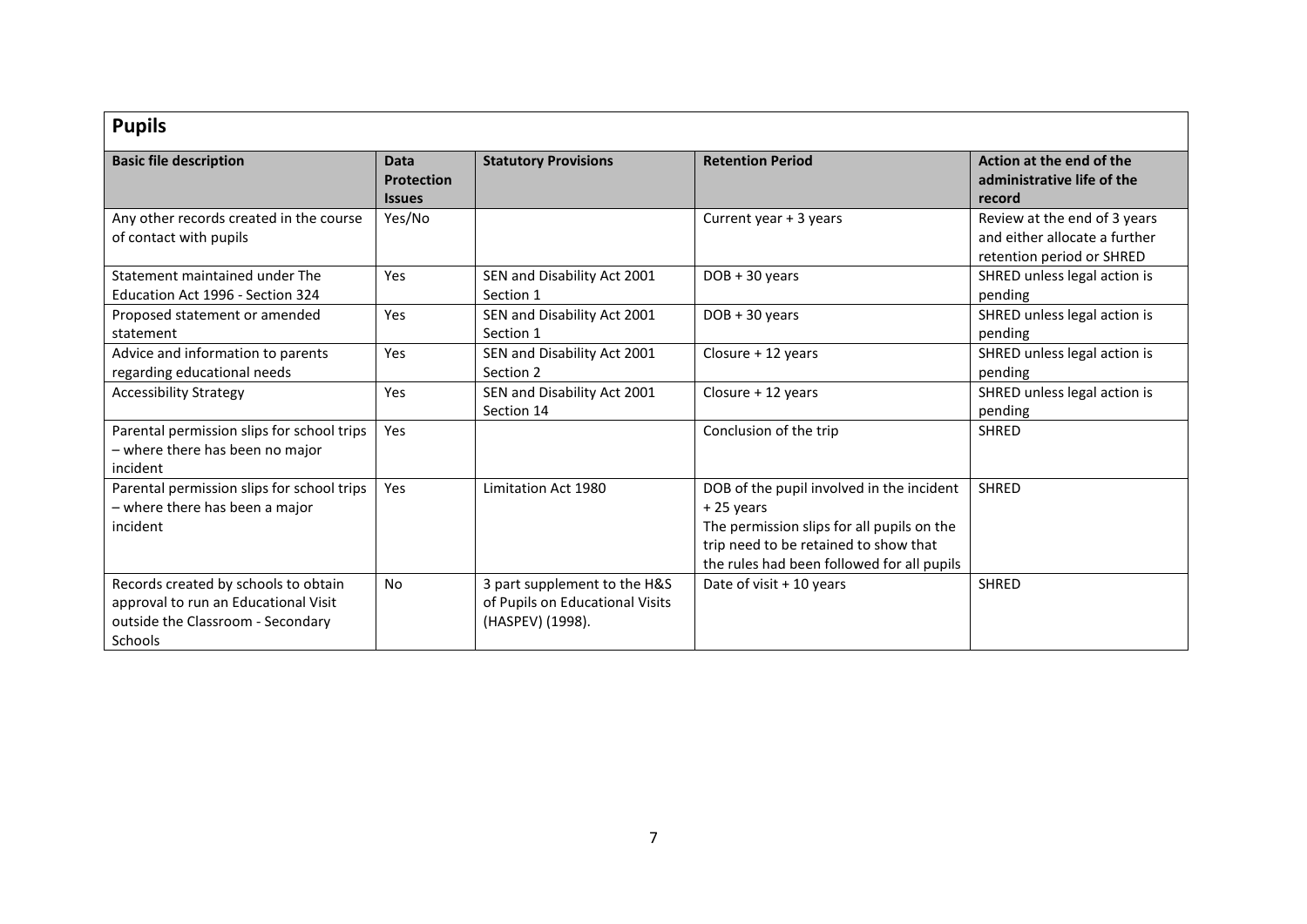| <b>Curriculum</b>             |                                         |                             |                         |                                                                                                                             |
|-------------------------------|-----------------------------------------|-----------------------------|-------------------------|-----------------------------------------------------------------------------------------------------------------------------|
| <b>Basic file description</b> | <b>Data Protection</b><br><b>Issues</b> | <b>Statutory Provisions</b> | <b>Retention Period</b> | Action at the end of the<br>administrative life of the record                                                               |
| School development plan       | <b>No</b>                               |                             | Current year + 6 years  | <b>SHRED</b>                                                                                                                |
| Curriculum returns            | <b>No</b>                               |                             | Current year + 3 years  | <b>SHRED</b>                                                                                                                |
| Schemes of work               | No                                      |                             | Current year + 1 year   | It may be appropriate to review<br>these records at the end of each<br>year and allocate a new retention<br>period or SHRED |
| Timetable                     | <b>No</b>                               |                             | Current year + 1 year   | It may be appropriate to review<br>these records at the end of each<br>year and allocate a new retention<br>period or SHRED |
| Class record books            | <b>No</b>                               |                             | Current year + 1 year   | It may be appropriate to review<br>these records at the end of each<br>year and allocate a new retention<br>period or SHRED |
| <b>Mark Books</b>             | No                                      |                             | Current year + 1 year   | It may be appropriate to review<br>these records at the end of each<br>year and allocate a new retention<br>period or SHRED |
| Record of homework set        | No                                      |                             | Current year + 1 year   | It may be appropriate to review<br>these records at the end of each<br>year and allocate a new retention<br>period or SHRED |
| Pupils' work                  | No                                      |                             | Current year + 1 year   | It may be appropriate to review<br>these records at the end of each<br>year and allocate a new retention<br>period or SHRED |
| <b>Examination results</b>    | Yes                                     |                             | Current year + 6 years  | <b>SHRED</b>                                                                                                                |
| SATS records                  | Yes                                     |                             | Current year + 6 years  | <b>SHRED</b>                                                                                                                |
| PAN reports                   | Yes                                     |                             | Current year + 6 years  | <b>SHRED</b>                                                                                                                |
| Value added records           | Yes                                     |                             | Current year + 6 years  | <b>SHRED</b>                                                                                                                |
| Self evaluation forms         | Yes                                     |                             | Current year + 6 years  | <b>SHRED</b>                                                                                                                |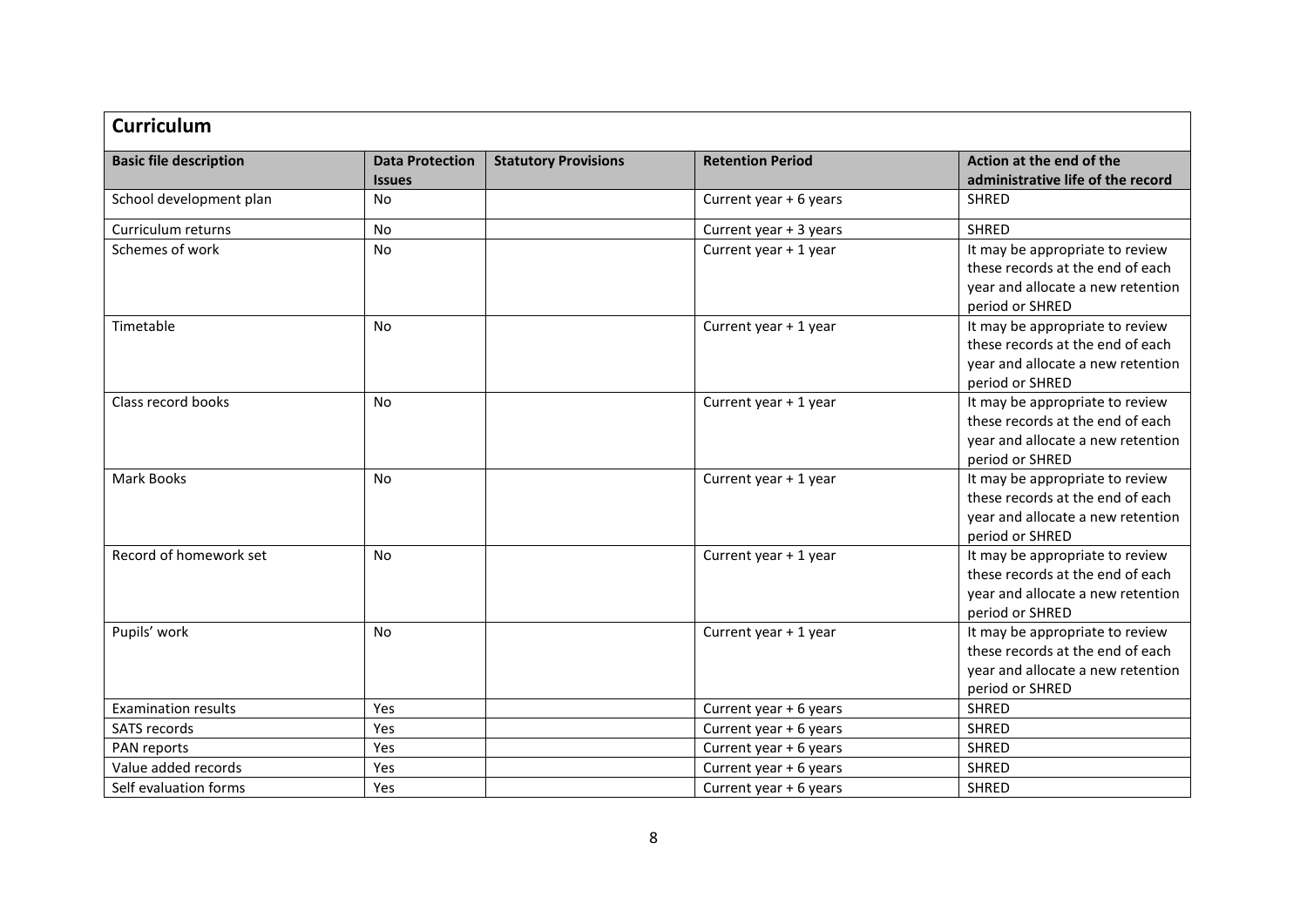| <b>Staff records</b>                                         |                                         |                                                                                                                                                                                                                                                                                                                                                             |                                                                                                                                                                                                                                 |                                                               |
|--------------------------------------------------------------|-----------------------------------------|-------------------------------------------------------------------------------------------------------------------------------------------------------------------------------------------------------------------------------------------------------------------------------------------------------------------------------------------------------------|---------------------------------------------------------------------------------------------------------------------------------------------------------------------------------------------------------------------------------|---------------------------------------------------------------|
| <b>Basic file description</b>                                | <b>Data Protection</b><br><b>Issues</b> | <b>Statutory Provisions</b>                                                                                                                                                                                                                                                                                                                                 | <b>Retention Period</b>                                                                                                                                                                                                         | Action at the end of the<br>administrative life of the record |
| Timesheets, sick pay                                         | Yes                                     | <b>Financial Regulations</b>                                                                                                                                                                                                                                                                                                                                | Current year + 6 years                                                                                                                                                                                                          | <b>SHRED</b>                                                  |
| <b>Staff Personal files</b>                                  | Yes                                     |                                                                                                                                                                                                                                                                                                                                                             | Termination + 7 years                                                                                                                                                                                                           | SHRED                                                         |
| Interview notes and recruitment<br>records                   | Yes                                     |                                                                                                                                                                                                                                                                                                                                                             | Date of interview + 6 months                                                                                                                                                                                                    | <b>SHRED</b>                                                  |
| Pre-employment vetting information<br>(including DBS checks) | No                                      | DBS guidelines                                                                                                                                                                                                                                                                                                                                              | Date of check + 6 months                                                                                                                                                                                                        | <b>SHRED</b>                                                  |
| Disciplinary proceedings:                                    | Yes                                     | Where the warning relates to<br>child protection issues then<br>retain until the person's<br>normal retirement age, or 10<br>years from the date of the<br>allegation, whichever is the<br>longer.<br>If the disciplinary proceedings<br>relate to a child protection<br>matter please contact your<br>safeguarding children officer<br>for further advice. |                                                                                                                                                                                                                                 | <b>SHRED</b>                                                  |
| oral warning<br>$\bullet$                                    |                                         |                                                                                                                                                                                                                                                                                                                                                             | Date of warning + 6 months                                                                                                                                                                                                      | <b>SHRED</b>                                                  |
| written warning - level one<br>$\bullet$                     |                                         |                                                                                                                                                                                                                                                                                                                                                             | Date of warning + 6 months                                                                                                                                                                                                      | <b>SHRED</b>                                                  |
| written warning - level two<br>$\bullet$                     |                                         |                                                                                                                                                                                                                                                                                                                                                             | Date of warning + 12 months                                                                                                                                                                                                     | SHRED                                                         |
| final warning<br>$\bullet$                                   |                                         |                                                                                                                                                                                                                                                                                                                                                             | Date of warning + 18 months                                                                                                                                                                                                     | <b>SHRED</b>                                                  |
| case not found                                               |                                         |                                                                                                                                                                                                                                                                                                                                                             | If child protection related then retain<br>until the person's normal retirement<br>age, or 10 years from the date of the<br>allegation whichever is the longer.<br>Otherwise Shred immediately at the<br>conclusion of the case | SHRED                                                         |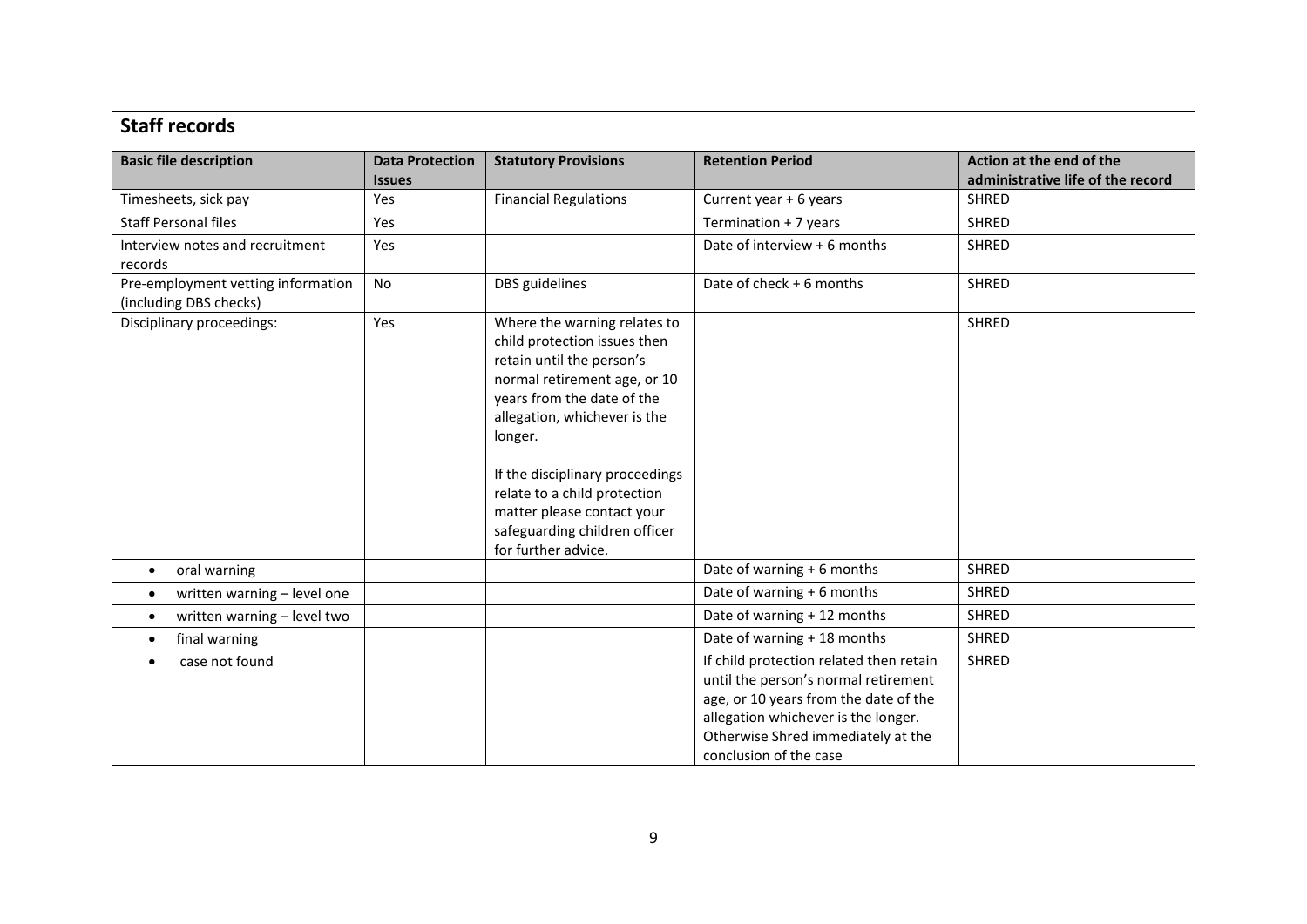| <b>Staff records</b>                    |                        |                                |                                       |                                         |  |  |
|-----------------------------------------|------------------------|--------------------------------|---------------------------------------|-----------------------------------------|--|--|
| <b>Basic file description</b>           | <b>Data Protection</b> | <b>Statutory Provisions</b>    | <b>Retention Period</b>               | Action at the end of the administrative |  |  |
|                                         | <b>Issues</b>          |                                |                                       | life of the record                      |  |  |
| Records relating to accident/injury at  | Yes                    |                                | Date of incident + 12 years           | <b>SHRED</b>                            |  |  |
| work                                    |                        |                                | In the case of serious accidents a    |                                         |  |  |
|                                         |                        |                                | further retention period will need to |                                         |  |  |
|                                         |                        |                                | be applied                            |                                         |  |  |
| Annual appraisal/assessment records     | <b>No</b>              |                                | Current year + 5 years                | <b>SHRED</b>                            |  |  |
| Salary cards                            | Yes                    |                                | Last date of employment + 85 years    | <b>SHRED</b>                            |  |  |
| Maternity pay records                   | Yes                    | <b>Statutory Maternity Pay</b> | Current year + 3yrs                   | <b>SHRED</b>                            |  |  |
|                                         |                        | (General) Regulations 1986 (SI |                                       |                                         |  |  |
|                                         |                        | 1986/1960), revised 1999 (SI   |                                       |                                         |  |  |
|                                         |                        | 1999/567)                      |                                       |                                         |  |  |
| Records held under Retirement           | Yes                    |                                | Current year + 6 years                | <b>SHRED</b>                            |  |  |
| Benefits Schemes (Information           |                        |                                |                                       |                                         |  |  |
| Powers) Regulations 1995                |                        |                                |                                       |                                         |  |  |
| Proofs of identity collected as part of | Yes                    |                                | Where possible these should be        |                                         |  |  |
| the process of checking "portable"      |                        |                                | checked and a note kept of what was   |                                         |  |  |
| enhanced DBS disclosure                 |                        |                                | seen and what has been checked. If it |                                         |  |  |
|                                         |                        |                                | is felt necessary to keep copy        |                                         |  |  |
|                                         |                        |                                | documentation then this should be     |                                         |  |  |
|                                         |                        |                                | placed on the member of staff's       |                                         |  |  |
|                                         |                        |                                | personal file.                        |                                         |  |  |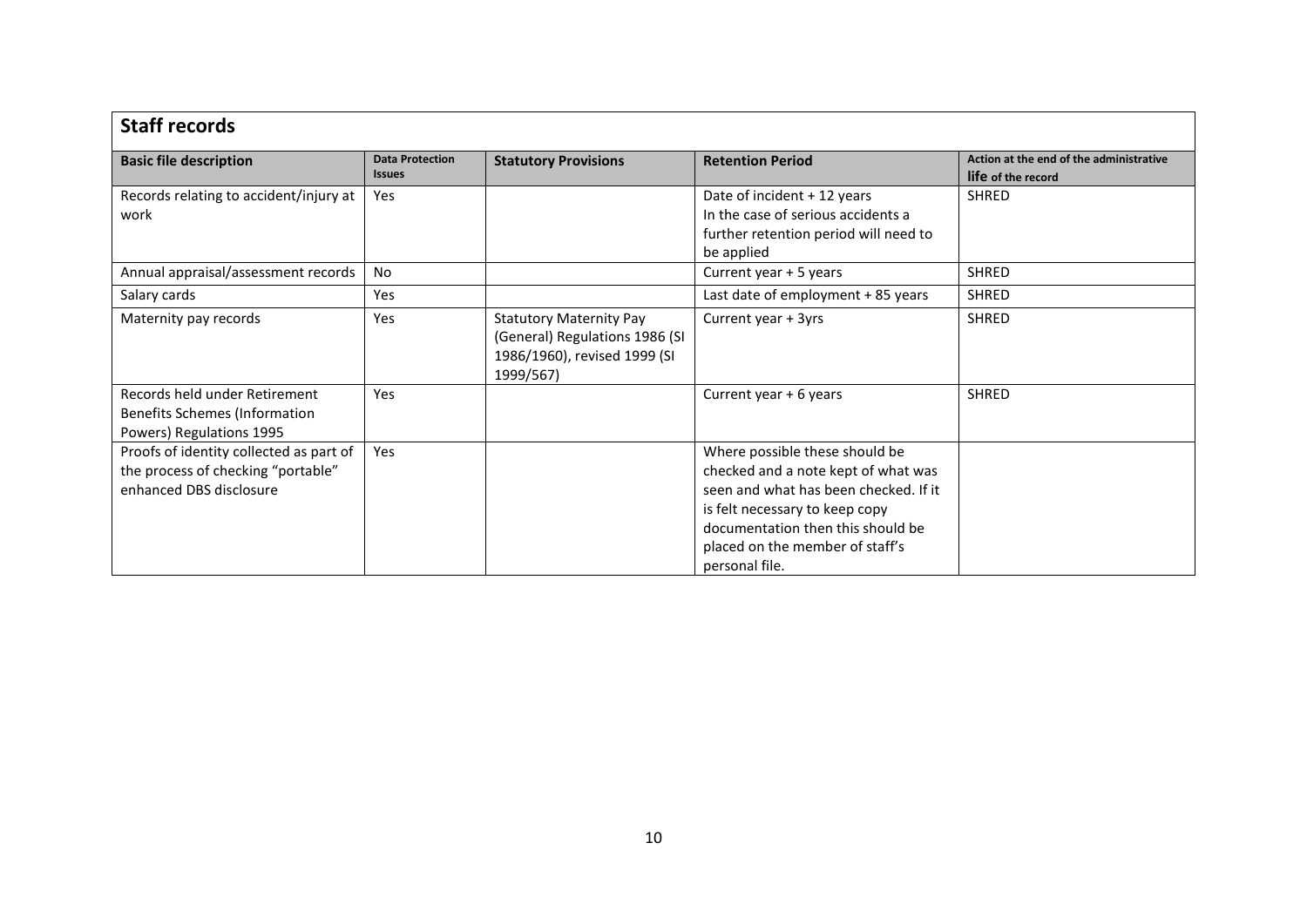| <b>Health and Safety</b>                                                                                            |                                                |                               |                                                                                                   |                                                               |
|---------------------------------------------------------------------------------------------------------------------|------------------------------------------------|-------------------------------|---------------------------------------------------------------------------------------------------|---------------------------------------------------------------|
| <b>Basic file description</b>                                                                                       | <b>Data Protection</b><br><i><b>Issues</b></i> | <b>Statutory Provisions</b>   | <b>Retention Period</b>                                                                           | Action at the end of the<br>administrative life of the record |
| <b>Accessibility Plans</b>                                                                                          |                                                | Disability Discrimination Act | Current year + 6 years                                                                            | <b>SHRED</b>                                                  |
| <b>Accident Reporting for Adults</b>                                                                                | Yes                                            |                               | Date of incident + 7 years                                                                        | <b>SHRED</b>                                                  |
| Accident Reporting for Children                                                                                     | Yes                                            |                               | DOB of child + 25 years                                                                           | <b>SHRED</b>                                                  |
| <b>COSHH</b>                                                                                                        |                                                |                               | Current year + 10 years [where<br>appropriate an additional retention<br>period may be allocated] |                                                               |
| Incident reports                                                                                                    | Yes                                            |                               | Current year + 20 years                                                                           | SHRED                                                         |
| <b>Policy Statements</b>                                                                                            |                                                |                               | Date of expiry + 1 year                                                                           | SHRED                                                         |
| <b>Risk Assessments</b>                                                                                             | Yes                                            |                               | Current year + 3 years                                                                            | <b>SHRED</b>                                                  |
| Process of monitoring of areas where<br>employees and persons are likely to<br>have become in contact with asbestos |                                                |                               | Last action + 40 years                                                                            | <b>SHRED</b>                                                  |
| Process of monitoring of areas where<br>employees and persons are likely to<br>have come in contact with radiation  |                                                |                               | Last action + 50 years                                                                            | <b>SHRED</b>                                                  |
| Fire Precautions log books                                                                                          |                                                |                               | Current year $+6$ years                                                                           | SHRED                                                         |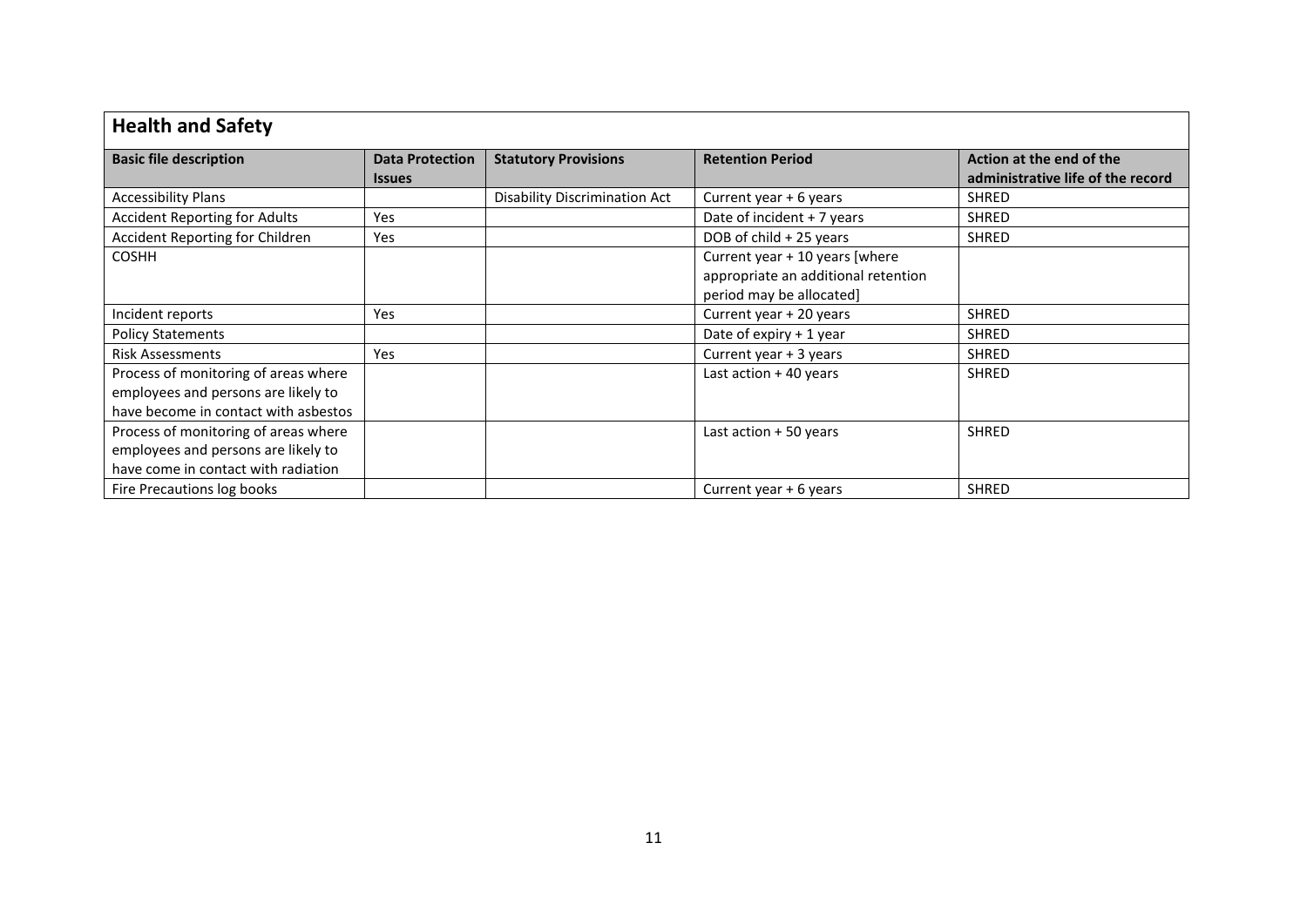| Administrative                   |                        |                             |                                    |                                         |
|----------------------------------|------------------------|-----------------------------|------------------------------------|-----------------------------------------|
| <b>Basic file description</b>    | <b>Data Protection</b> | <b>Statutory Provisions</b> | <b>Retention Period</b>            | Action at the end of the administrative |
|                                  | <b>Issues</b>          |                             |                                    | life of the record                      |
| Employer's Liability certificate |                        |                             | Closure of the school $+$ 40 years | <b>SHRED</b>                            |
| Inventories of equipment and     |                        |                             | Current year + 6 years             | <b>SHRED</b>                            |
| furniture                        |                        |                             |                                    |                                         |
| General file series              |                        |                             | Current year + 5 years             | Review to see whether a further         |
|                                  |                        |                             |                                    | retention period is required            |
| School brochure or prospectus    |                        |                             | Current year + 3 years             |                                         |
| Circulars (staff/parents/pupils) |                        |                             | Current year + 1 year              | <b>SHRED</b>                            |
| Newsletters, ephemera            |                        |                             | Current year + 1 year              | Review to see whether a further         |
|                                  |                        |                             |                                    | retention period is required            |
| Visitors' book                   |                        |                             | Current year + 2 years             | Review to see whether a further         |
|                                  |                        |                             |                                    | retention period is required            |
| PTA/Old Pupils Associations      |                        |                             | Current year + 6 years             | Review to see whether a further         |
|                                  |                        |                             |                                    | retention period is required            |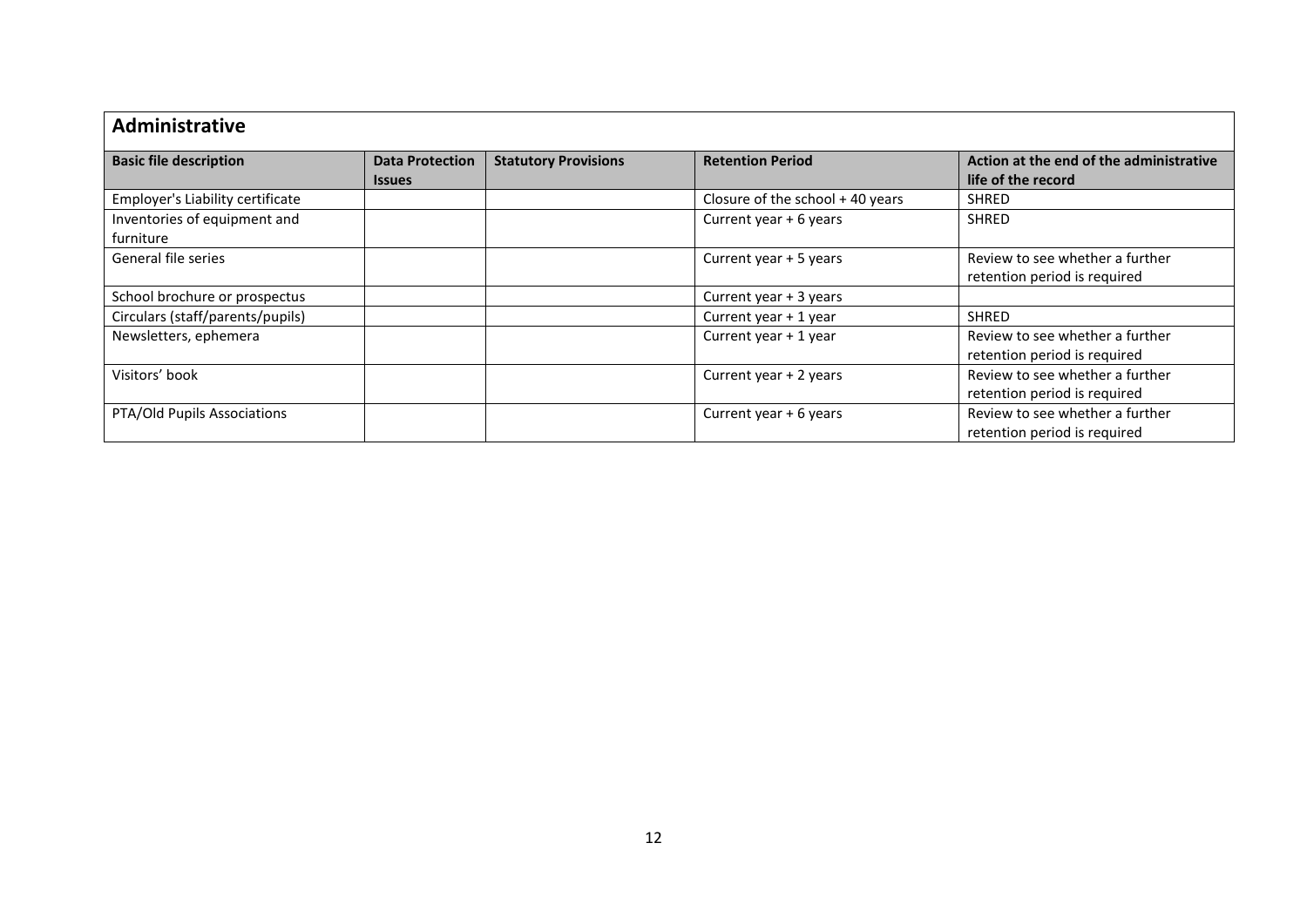| <b>Finance</b>                       |                                         |                              |                                     |                                                               |
|--------------------------------------|-----------------------------------------|------------------------------|-------------------------------------|---------------------------------------------------------------|
| <b>Basic file description</b>        | <b>Data Protection</b><br><b>Issues</b> | <b>Statutory Provisions</b>  | <b>Retention Period</b>             | Action at the end of the administrative<br>life of the record |
| <b>Annual Accounts</b>               |                                         | <b>Financial Regulations</b> | Current year + 6 years              | Offer to the Archives                                         |
| Loans and grants                     |                                         | <b>Financial Regulations</b> | Date of last payment on loan + 12   | Review to see whether a further                               |
|                                      |                                         |                              | vears                               | retention period is required                                  |
| Contracts under seal                 |                                         |                              | Contract completion date + 12 years | <b>SHRED</b>                                                  |
| Contracts under signature            |                                         |                              | Contract completion date + 6 years  | <b>SHRED</b>                                                  |
| Contracts monitoring records         |                                         |                              | Current year + 2 years              | SHRED                                                         |
| Copy orders                          |                                         |                              | Current year + 2 years              | <b>SHRED</b>                                                  |
| Budget reports, budget monitoring    |                                         |                              | Current year + 3 years              | SHRED                                                         |
| etc.                                 |                                         |                              |                                     |                                                               |
| Invoice, receipts and other records  |                                         | <b>Financial Regulations</b> | Current year + 6 years              | <b>SHRED</b>                                                  |
| covered by the Financial Regulations |                                         |                              |                                     |                                                               |
| Annual Budget and background         |                                         |                              | Current year + 6 years              | <b>SHRED</b>                                                  |
| papers                               |                                         |                              |                                     |                                                               |
| Order books and requisitions         |                                         |                              | Current year + 6 years              | <b>SHRED</b>                                                  |
| <b>Delivery Documentation</b>        |                                         |                              | Current year + 6 years              | <b>SHRED</b>                                                  |
| Debtors' Records                     |                                         | Limitation Act 1980          | Current year + 6 years              | <b>SHRED</b>                                                  |
| School Fund - Cheque books           |                                         |                              | Current year + 3 years              | <b>SHRED</b>                                                  |
| School Fund - Paying in books        |                                         |                              | Current year + 6 years then review  | <b>SHRED</b>                                                  |
| School Fund - Ledger                 |                                         |                              | Current year + 6 years then review  | <b>SHRED</b>                                                  |
| School Fund - Invoices               |                                         |                              | Current year + 6 years then review  | <b>SHRED</b>                                                  |
| School Fund - Receipts               |                                         |                              | Current year + 6 years              | <b>SHRED</b>                                                  |
| School Fund - Bank statements        |                                         |                              | Current year + 6 years then review  | <b>SHRED</b>                                                  |
| School Fund - School Journey books   |                                         |                              | Current year + 6 years then review  | <b>SHRED</b>                                                  |
| Student grant applications           |                                         |                              | Current year + 3 years              | <b>SHRED</b>                                                  |
| Free school meals registers          | Yes                                     |                              | Current year + 6 years              | <b>SHRED</b>                                                  |
| Petty cash books                     |                                         |                              | Current year + 6 years              | <b>SHRED</b>                                                  |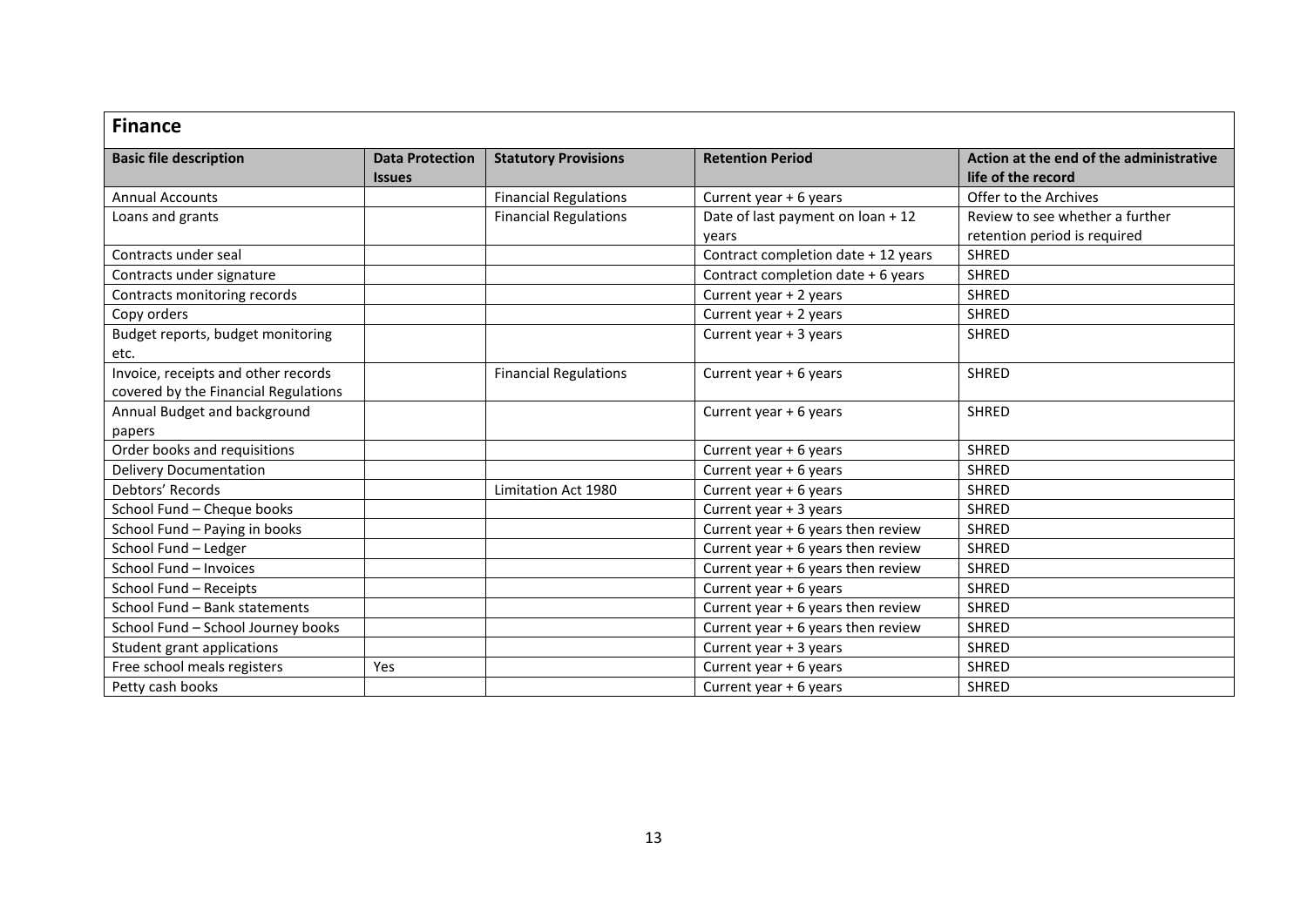| <b>Property</b>                               |                                         |                              |                           |                                                                                                                  |
|-----------------------------------------------|-----------------------------------------|------------------------------|---------------------------|------------------------------------------------------------------------------------------------------------------|
| <b>Basic file description</b>                 | <b>Data Protection</b><br><b>Issues</b> | <b>Statutory Provisions</b>  | <b>Retention Period</b>   | Action at the end of the administrative life<br>of the record                                                    |
| <b>Title Deeds</b>                            |                                         |                              | Permanent                 | Permanent<br>these should follow the property unless the<br>property has been registered at the Land<br>Registry |
| Plans                                         |                                         |                              | Permanent                 | Retain in school whilst operational                                                                              |
| Maintenance and contractors                   |                                         | <b>Financial Regulations</b> | Current year + 6 years    | <b>SHRED</b>                                                                                                     |
| Leases                                        |                                         |                              | Expiry of lease + 6 years | <b>SHRED</b>                                                                                                     |
| Lettings                                      |                                         |                              | Current year + 3 years    | <b>SHRED</b>                                                                                                     |
| Burglary, theft and vandalism report<br>forms |                                         |                              | Current year + 6 years    | <b>SHRED</b>                                                                                                     |
| Maintenance log books                         |                                         |                              | Current year + 6 years    | <b>SHRED</b>                                                                                                     |
| Contractors' Reports                          |                                         |                              | Current year + 6 years    | <b>SHRED</b>                                                                                                     |

| <b>Local Authority</b>              |                        |                             |                               |                                              |  |
|-------------------------------------|------------------------|-----------------------------|-------------------------------|----------------------------------------------|--|
| <b>Basic file description</b>       | <b>Data Protection</b> | <b>Statutory Provisions</b> | <b>Retention Period</b>       | Action at the end of the administrative life |  |
|                                     | <b>Issues</b>          |                             |                               | of the record                                |  |
| Secondary transfer sheets (Primary) | Yes                    |                             | Current year + 2 years        | <b>SHRED</b>                                 |  |
| Attendance returns                  | Yes                    |                             | Current year + 1 year         | <b>SHRED</b>                                 |  |
| Circulars from LA                   |                        |                             | Whilst required operationally | Review to see whether a further retention    |  |
|                                     |                        |                             |                               | period is required                           |  |